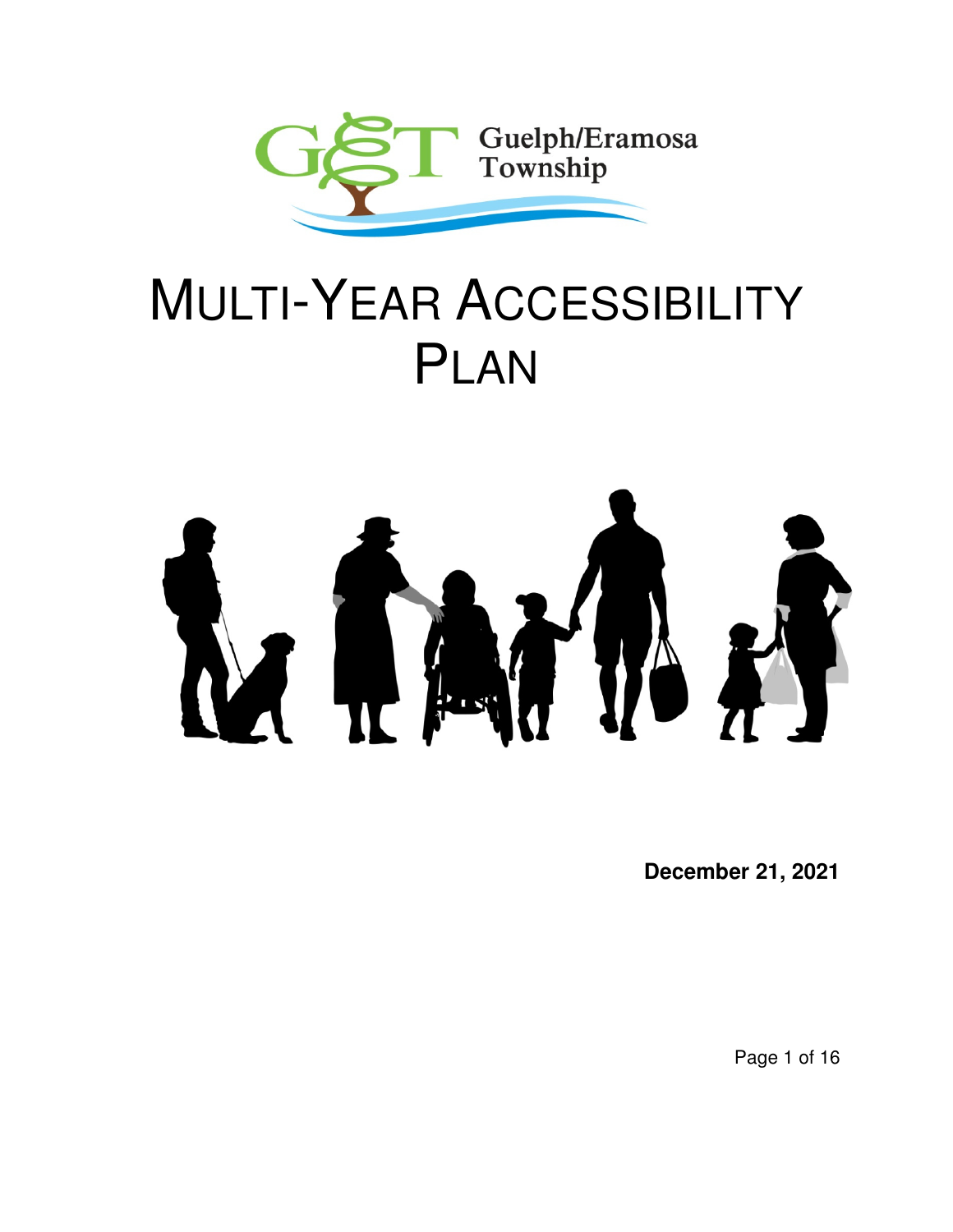# **Commitment**

The Township of Guelph/Eramosa works towards making sure its programmes, services and facilities are barrier-free and demonstrate leadership for the local municipalities. The Township continues to support the goal of an accessible Province by 2025 by implementing the Accessibility for Ontarians with Disabilities Act, 2005 (AODA).

The Township will meet or exceed the regulations made under the Accessibility for Ontarians with Disabilities Act (AODA), 2005.

This Multi-year Accessibility Plan outlines our way of making sure we have an inclusive workplace and are an accessible service provider.

# **Obligations**

The Accessibility for Ontarians with Disabilities Act (AODA) requires public sector organizations to have an Accessibility Advisory Committee and develop an accessibility plan each year. Under the AODA municipalities must:

- Prepare an accessibility plan each year.
- Include people with disabilities in the planning process.
- Remove barriers over time.

The Accessibility for Ontarians with Disabilities Act (AODA) is the first law of its kind in Canada. Under the AODA, the Province is developing, implementing and enforcing accessibility standards. The goal of the act and the standards is to make the province accessible for all people with disabilities by 2025.

The Multi-year Plan is based upon requirements under the AODA. The AODA sets out the roadmap for an accessible Ontario by 2025. Under the AODA the Integrated Accessibility Standards Regulation (IASR) contains standards in the following five areas:

- Information and Communications
- Employment
- Transportation
- Design of Public Spaces
- Customer Service

# The Township of Guelph/Eramosa's Strategy

The Township's Multi-Year Accessibility Plan describes how we will become an accessible organization over the next five years. We will focus on the following areas: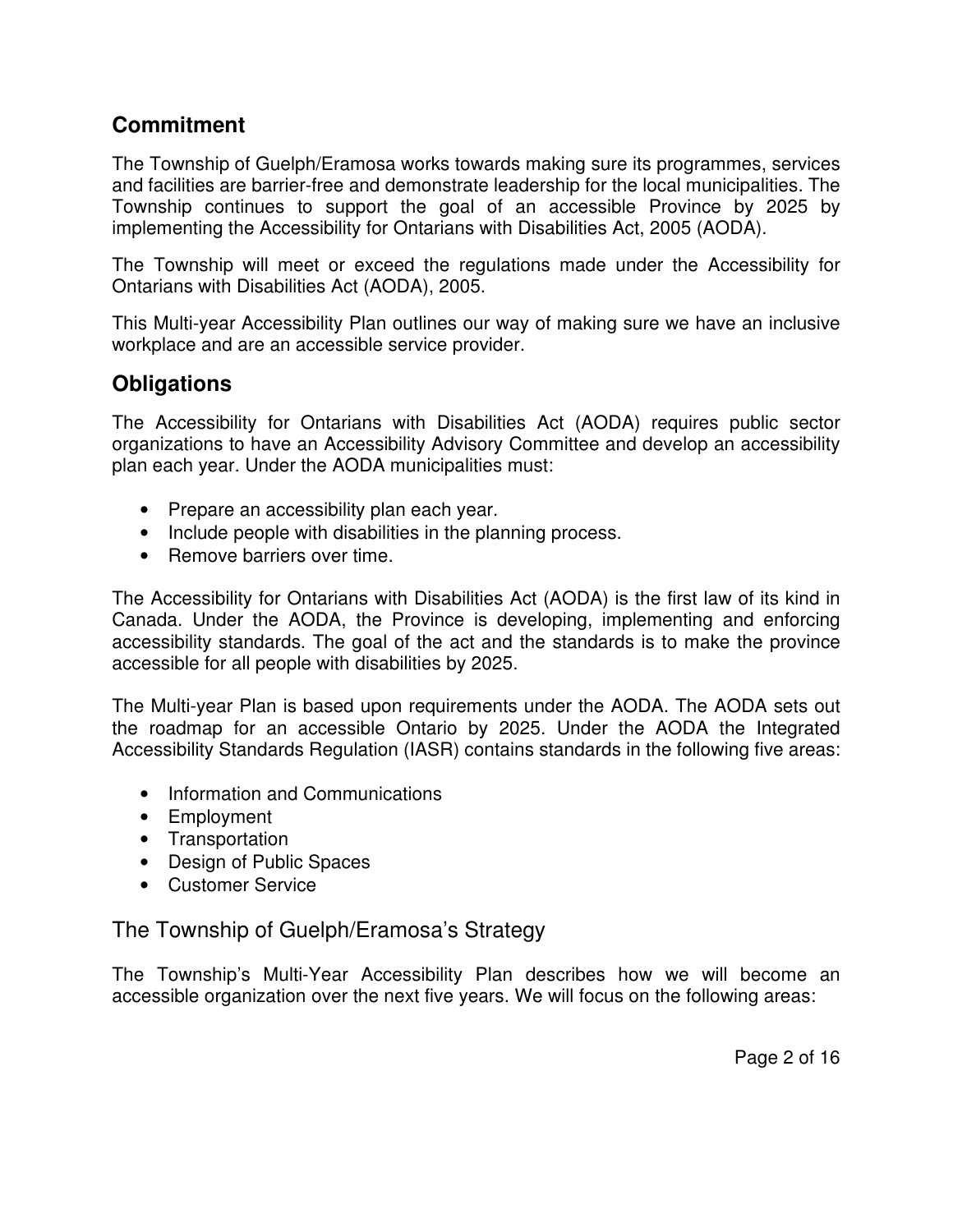- Policies, processes and practices
- Communications and awareness
- Technology
- Infrastructure
- People

## **Key Outcomes**

- People with disabilities have access to quality goods and services in a timely manner.
- People with disabilities have access to information and communications in alternate formats.
- People with disabilities can participate fully in services and employment with the Township.
- People with disabilities experience greater accessibility in Township-owned facilities

## **Approach**

- 1. Develop policies and procedures.
- 2. Incorporate accessibility into planning processes.
- 3. Train staff.
- 4. Engage the public in feedback.
- 5. Work to remove barriers to employment.
- 6. Continue to make facilities accessible.
- 7. Ensure there is access to information and communications.

## **Our Approach (2017- 2018)**

- 1. Develop and implement Accessibility Plan for the 2018 Municipal Election.
- 2. Train current and new staff.
- 3. Continue to remove barriers to employment.
- 4. Continue to make sure that documents uploaded onto the Township website are accessible.
- 5. Continue to make facilities accessible in accordance with the County's Facility Accessibility Design Manual (FADM).
- 6. Continue to review feedback processes
- 7. Continue to provide and improve accessible formats and communication supports
- 8. Continue to consult with the County's Accessibility Advisory Committee when needed.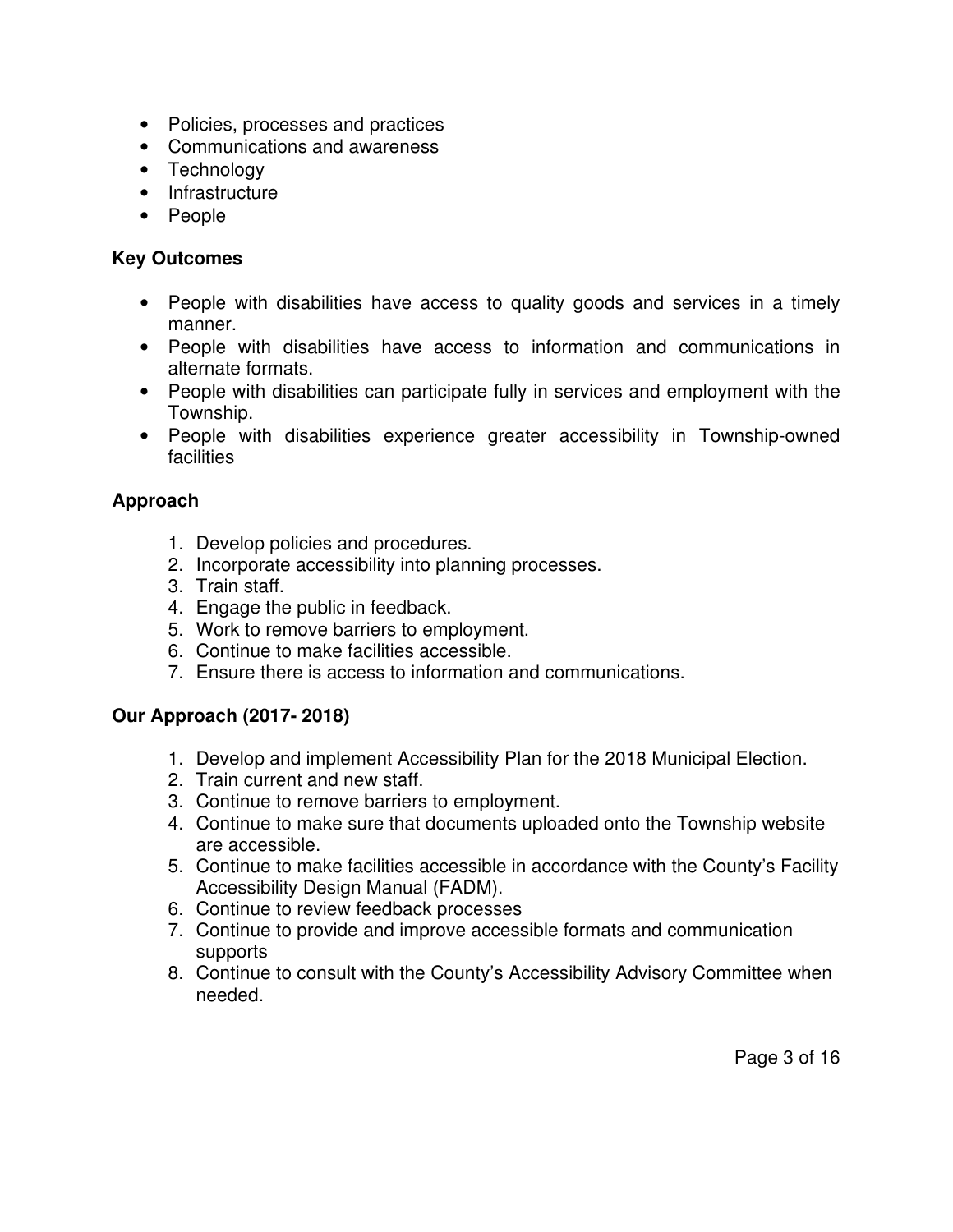## **Our Approach (2019-2021)**

- 1. Continue to remove barriers to employment.
- 2. Continue to make sure that documents uploaded onto the Township website are accessible.
- 3. Continue to make facilities accessible in accordance with the County's Facility Accessibility Design Manual (FADM).
- 4. Continue to review feedback processes
- 5. Continue to provide and improve accessible formats and communication supports
- 6. Continue to consult with the County's Accessibility Advisory Committee when needed.

## **Our Approach (2021-2023)**

- 1. Develop and implement Accessibility Plan for the 2022 Municipal Election.
- 2. Livestream and video-record Regular and Special Meetings of Council.
- 3. Continue to make facilities accessible in accordance with the County's Facility Accessibility Design Manual (FADM).
- 4. Continue to review feedback processes
- 5. Continue to provide and improve accessible formats and communication supports
- 6. Continue to consult with the County's Accessibility Advisory Committee when needed.

## **Our Approach (2023-2025)**

- 1. Continue to remove barriers to employment.
- 2. Continue to make sure that documents uploaded onto the Township website are accessible.
- 3. Continue to make facilities accessible in accordance with the County's Facility Accessibility Design Manual (FADM).
- 4. Continue to review feedback processes
- 5. Continue to provide and improve accessible formats and communication supports
- 6. Continue to consult with the County's Accessibility Advisory Committee when needed.

Regulatory Requirements and Proposed and Completed

Actions Integrated Accessibility Standards Regulation (IASR)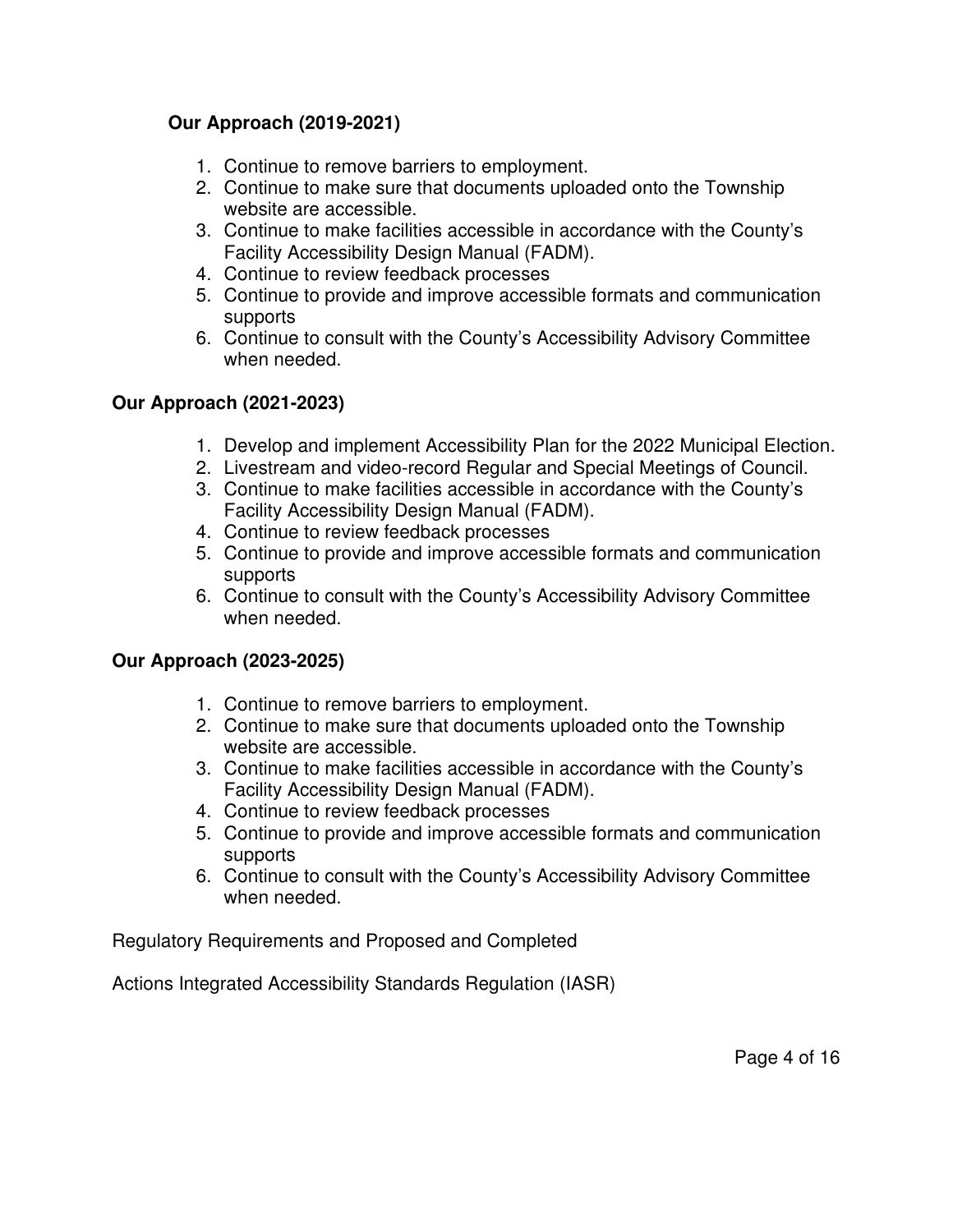## Part I - General Requirements

The IASR is law. This section of the IASR requires the Township of Guelph/Eramosa to develop accessibility policies, include accessibility in purchasing processes, and train staff and volunteers.

It also requires the Township to create a multi- year accessibility plan and consult with the public on the multi-year accessibility plan.

#### **Develop accessibility policies**

• Develop accessibility policies, including a statement of organizational commitment and make the policies publicly available.

#### **What we have done:**

- Developed an Accessibility Policy
- Posted the above-mentioned policy on the Township's website and in alternative formats upon request.
- Continue to update the Accessibility Policy as the legislation changes.

## **Develop multi-year accessibility plans**

- Develop multi-year accessibility plan that outlines what will be done to implement the requirements of the IASR.
- Post the multi-year accessibility plan on the Township's website and provide in an accessible format, upon request.

## **What we have done:**

- The Township's multi-year accessibility plan sets out how the Township will comply with requirements of IASR.
- The draft plan has been posted to the Township's website for feedback and is available in alternative formats upon request.

## **Report annually on multi-year accessibility plan**

- Prepare annual status report on the progress of measures set out in the multiyear plan.
- Post the plan on the Township's website and provide it in an accessible format, upon request.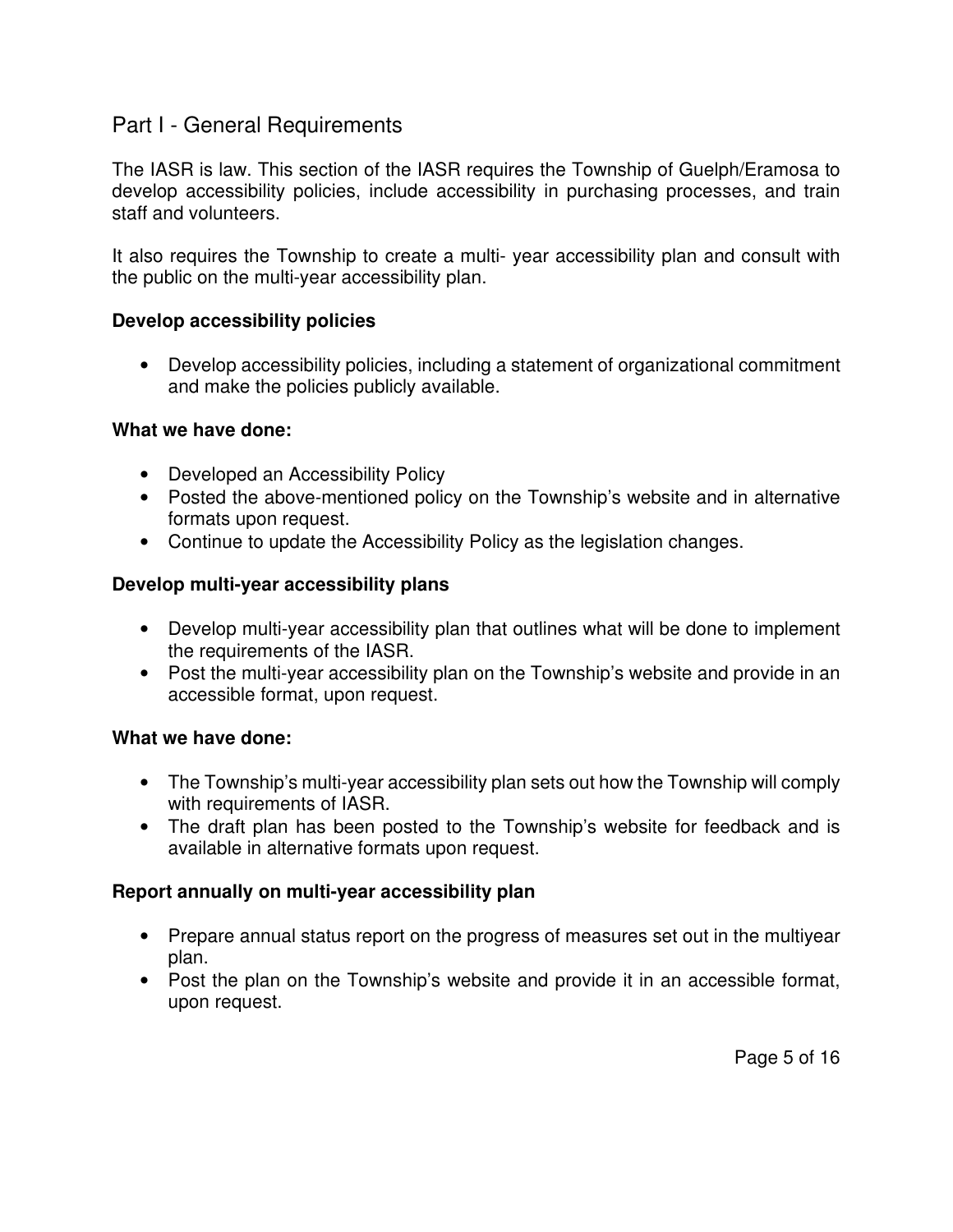#### **What we are working on:**

- Developing Accessible Communications Policy, Diversity and Inclusion Policy, Workplace Accommodations for People with Disabilities Policy and Accessibility Policy.
- Annual status report on the progress of multi-year accessibility plan will be developed and posted to the Township's website.
- Incorporate accessibility in procuring goods, services or facilities, except where it is not practicable to do so.

## **Training**

• Make sure that training on the IASR and the Human Rights Code as it is provided to employees, volunteers, persons who participate in developing policies and others who provide goods, services or facilities on behalf of the organization.

## **What we are working on:**

- Accessibility Training in New Hire Orientation includes information related to the IASR. Training is provided to all employees at the New Hire Orientation quarterly.
- A training document for volunteers has been created and is shared with all new volunteers.

# Part II - Information and Communications

Information and communications are a large part of Township of Guelph/Eramosa's daily business. It is because of this that it so important to make sure that information and communications are created in a way that considers accessibility. The Township will follow universal design principles and best practices when developing, implementing and maintaining information and communications strategies and products. This includes websites, intranet sites, print communications materials as well as face-to-face interactions.

The Township is committed to making sure information and communications are available and accessible to people with disabilities. We will do this by:

- Achieving compliance with the Web Content Accessibility Guidelines to make sure that both internal and external websites are accessible to people with disabilities.
- Developing resource materials for creating accessible documents for common software programmes such as MS Word, Excel and PowerPoint.
- Making sure that emergency information, procedures, plans and public safety information is available in alternate formats, when requested.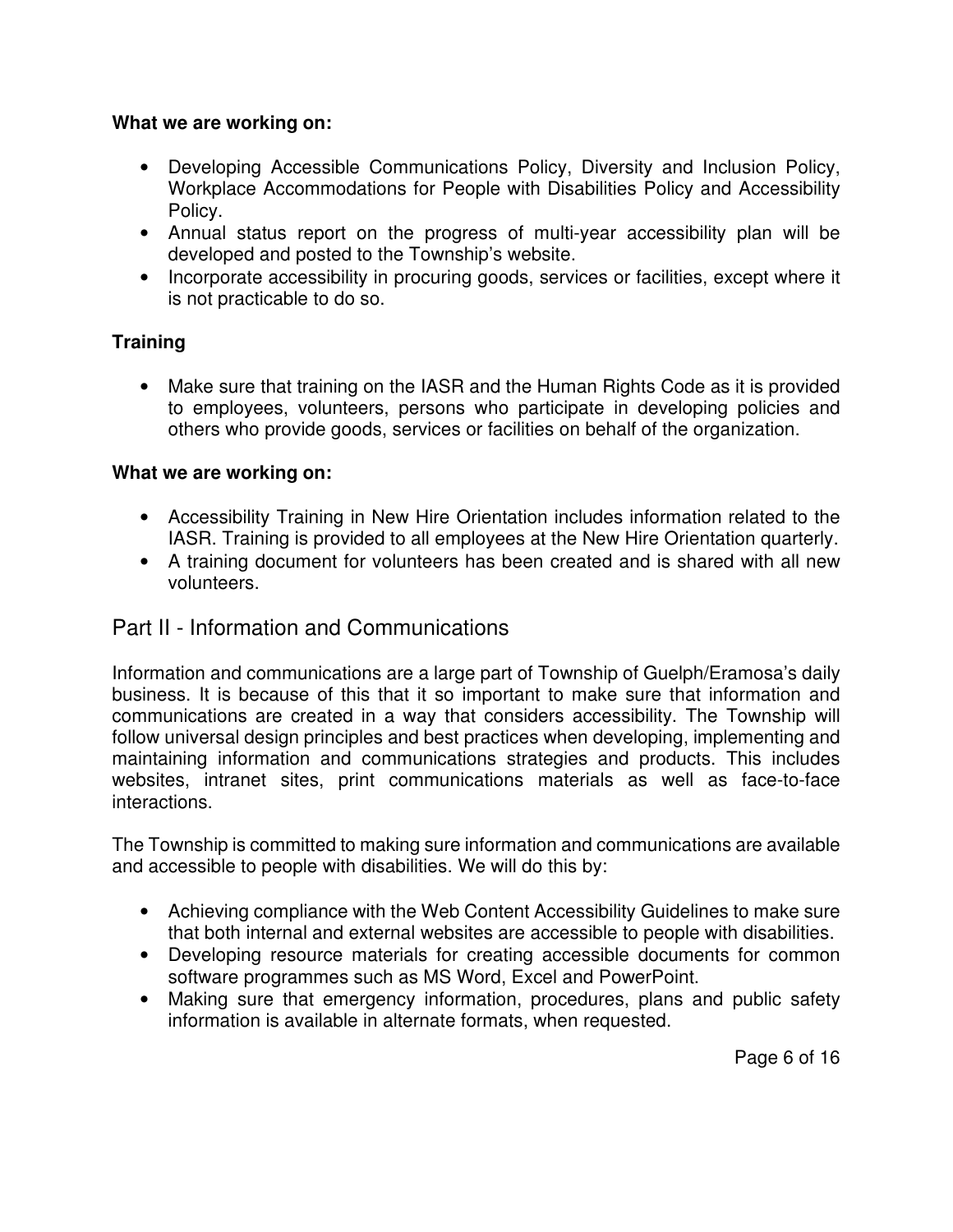• Developing a training strategy to make sure that staff has the knowledge, tools and technical advice to create accessible materials.

## **Feedback processes**

- Make sure that processes for receiving and responding to feedback are accessible to persons with disabilities by providing/arranging for accessible formats and communications supports, upon request.
- Notify the public about the availability of accessible formats and communication supports.

#### **What we have done:**

- Township advertisements currently include wording that encourages people to let us know if they require accommodations or alternative formats.
- Township website directs people to call or email the Clerk for alternative formats and communication supports.
- The Township's website is 'Web Content Accessibility Guidelines (WCAG) 2.0, Level AA' compliant.

## **Accessible formats and communication supports**

- Upon request, provide accessible formats and communications supports for persons with disabilities.
- Let the public know about the availability of accessible formats and communication supports.

## **What we have done:**

- Let the public know about the availability of accessible formats and communication supports on the Township website and Township publications.
- Requests for accessible documents are directed to the Clerk.
- The Township provides accessible formats when requested.

## **What we are working on:**

• For time-based media, pre-recorded audio/video formats will be made available and closed captions will be added for persons with hearing impairment.

Part III - Employment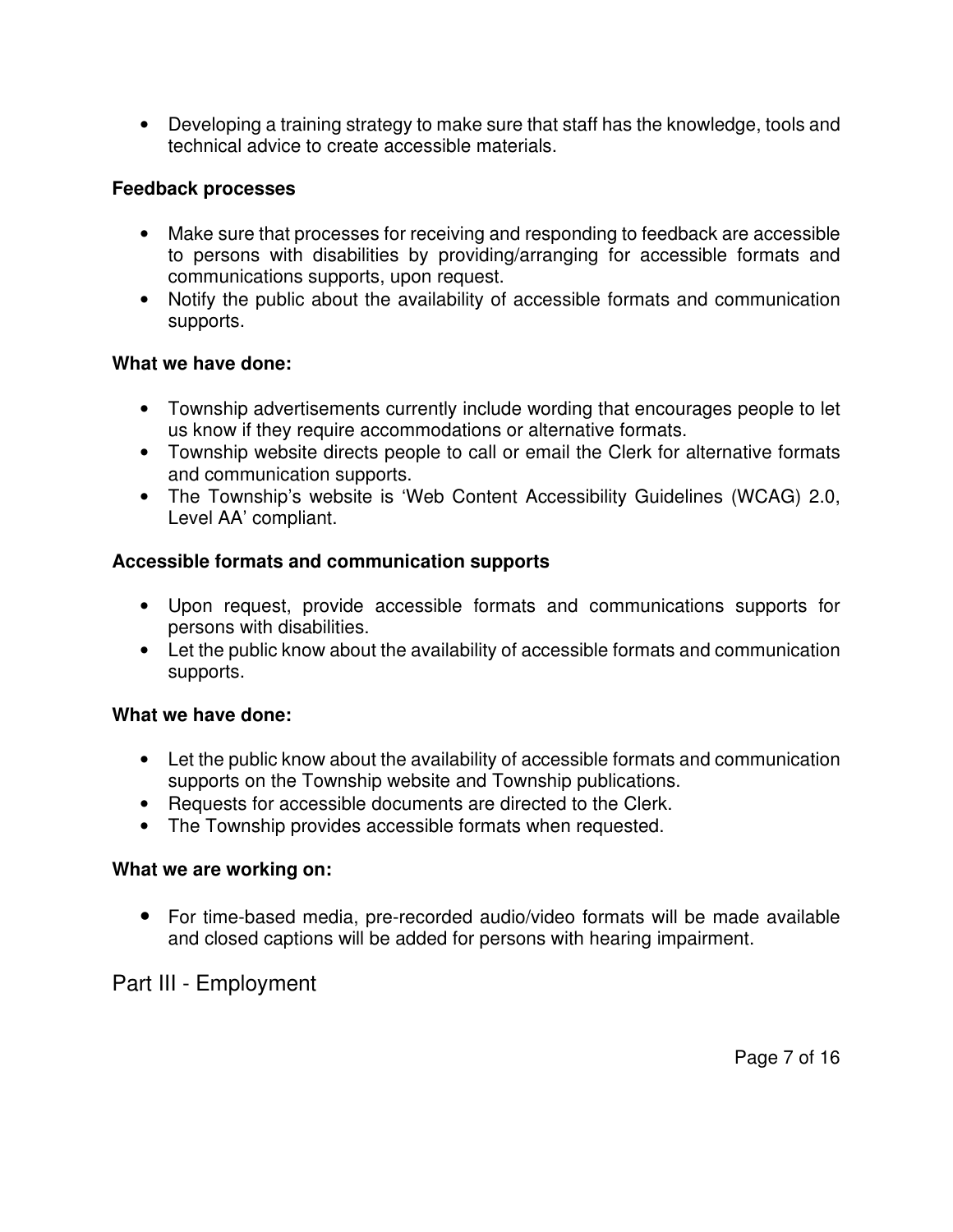The Township of Guelph/Eramosa is committed to making sure the process of finding, obtaining and keeping a job is as inclusive as possible in order to build an effective workforce. Human Resources staff will receive training in order to comply with the Integrated Accessibility Regulation. It is expected that training will cover a variety of topics, including:

- Understanding employer obligations to provide employment accommodations.
- How to identify and remove barriers in the workplace.
- Enhancing workplace emergency responses through individualized emergency response information and assistance as required.
- Revising individual work plans and developing tools and templates to remove barriers from the recruitment process.

## **Recruitment - general, selection process, notification to successful applicants**

- Tell employees and the public about the availability of accommodation for applicants with disabilities in recruitment process.
- Inform job applicants when selected to participate in an assessment/selection process that accommodations are available.
- When making an offer of employment, tell the successful applicant of policies for accommodating employees with disabilities.

## **What we have done:**

- Job advertisements inform applicants about the availability of accommodations in the recruitment process.
- Human Resources employees tell applicants of the opportunity to participate in an interview and of the availability of accommodations throughout the process.
- When making an offer of employment, Human Resources verbally.
- Inform the individual of the Township's commitment to providing accommodations in the workplace.
- Handout explaining the procedure for requesting accommodations is given to all new hires on their first day.

## **Informing employees of supports**

• Inform employees of policies to support employees with disabilities.

## **What we have done:**

• Current employees are advised of policies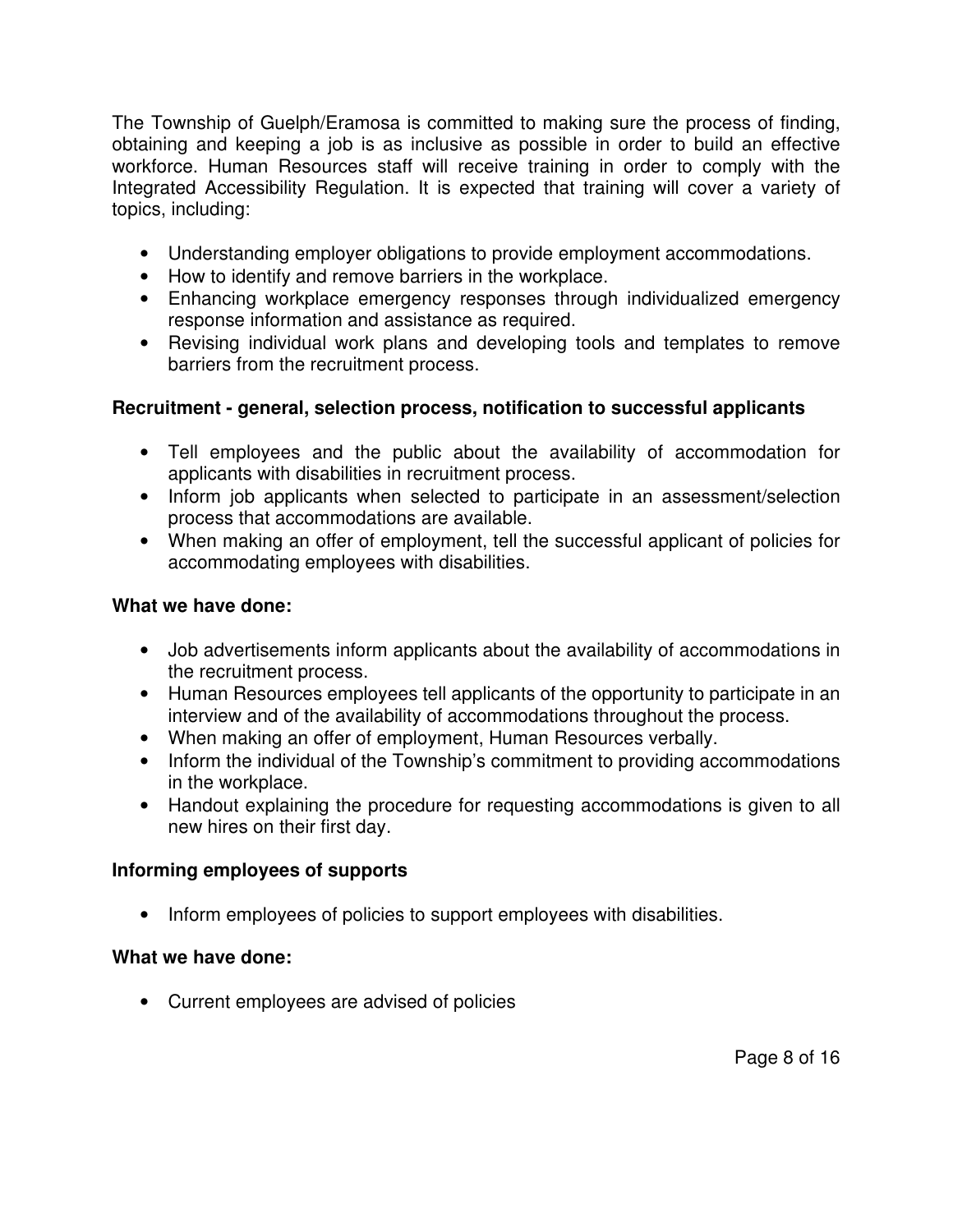• New hires attend New Hire Training, where policies to support employees with disabilities are discussed in the Accessibility portion of the training.

#### **Accessible formats and communication supports for employees**

• Provide or arrange for accessible formats and communication supports when it is requested by an employee with a disability and the information is needed to perform the employee's job and is generally available to employees in the workplace.

#### **What we have done:**

• The Township's Accessibility policy outlines the Township's commitment to providing accommodations to employees when requested.

#### **Workplace emergency response information**

Provide individualized workplace emergency response information to employees who have a disability, as required.

#### **What we have done:**

- Process in place for employees to self-identify so that an individualized workplace emergency response plan can be developed.
- Handout explaining the procedure for requesting accommodations is given to all new hires on their first day.

## **Documented individual accommodation plans**

• Develop and have in place a written process for development of documented individual accommodation plans for employees with disabilities.

#### **What we have done:**

• The Township's Accessibility Policy outlines the Township's process for developing and documenting individual accommodation plans for employees with disabilities.

#### **Return to work process**

• Develop a return to work process for employees who have been absent from work due to a disability and require disability-related accommodations to return to work.

Page 9 of 16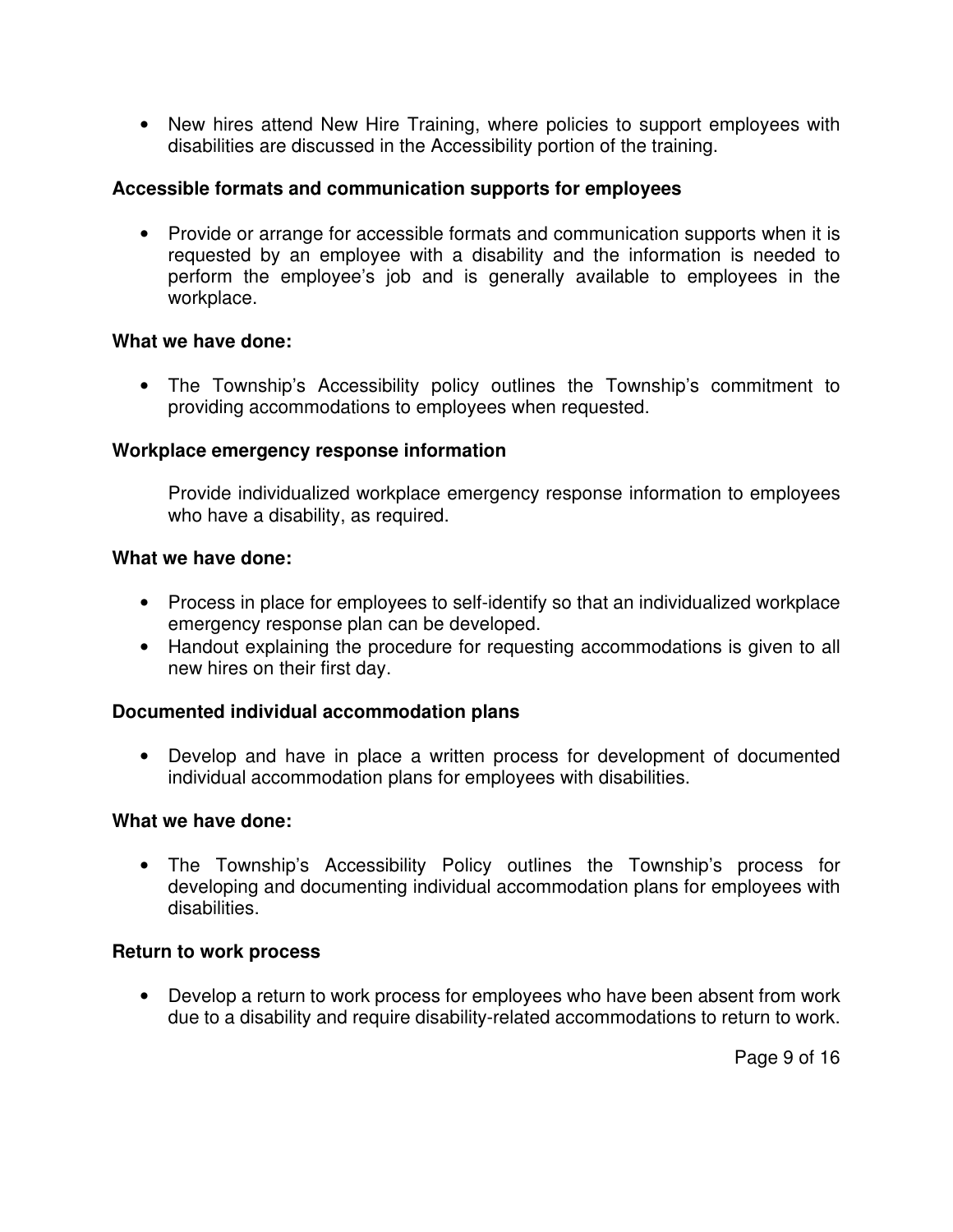#### **What we have done:**

• The Township's Health and Safety Policy regarding the Modified Work Program outlines the Township's commitment to providing reasonable accommodations to facilitate an early and safe return to work for employees who have been absent from work due to a disability.

#### **Performance management, career development and advancement, redeployment**

• Take into account accessibility needs of employees with disabilities and individual accommodation plans during the performance management process, when providing career development and advancement or when re-deploying an employee.

#### **What we are working on:**

• Continue to conduct Performance Appraisals to include IASR requirements for performance management, career development and redeployment.

## Part IV - Transportation

The majority of the Transportation standard does not apply to the Township of Guelph/Eramosa with the exception of taxi services, as the Township does not have public transit systems.

#### **Accessible Taxicabs**

- Consult with County of Wellington, municipal accessibility advisory committee, the public and persons with disabilities to determine the proportion of on-demand accessible taxicabs needed in the community.
- Identify progress made toward meeting the need for on-demand accessible taxicabs, including any steps that will be taken to meet the need, in its accessibility plan.

#### **What we have done:**

- Entered into a reciprocal agreement with the County of Wellington. This agreement delegates the authority of the Township to the County for the licensing and regulation of taxicabs, accessible taxicabs and limousine services.
- Worked with the County of Wellington to amend Taxi By-Law 5266-11 to reflect the requirements in the Integrated Accessibility Regulation.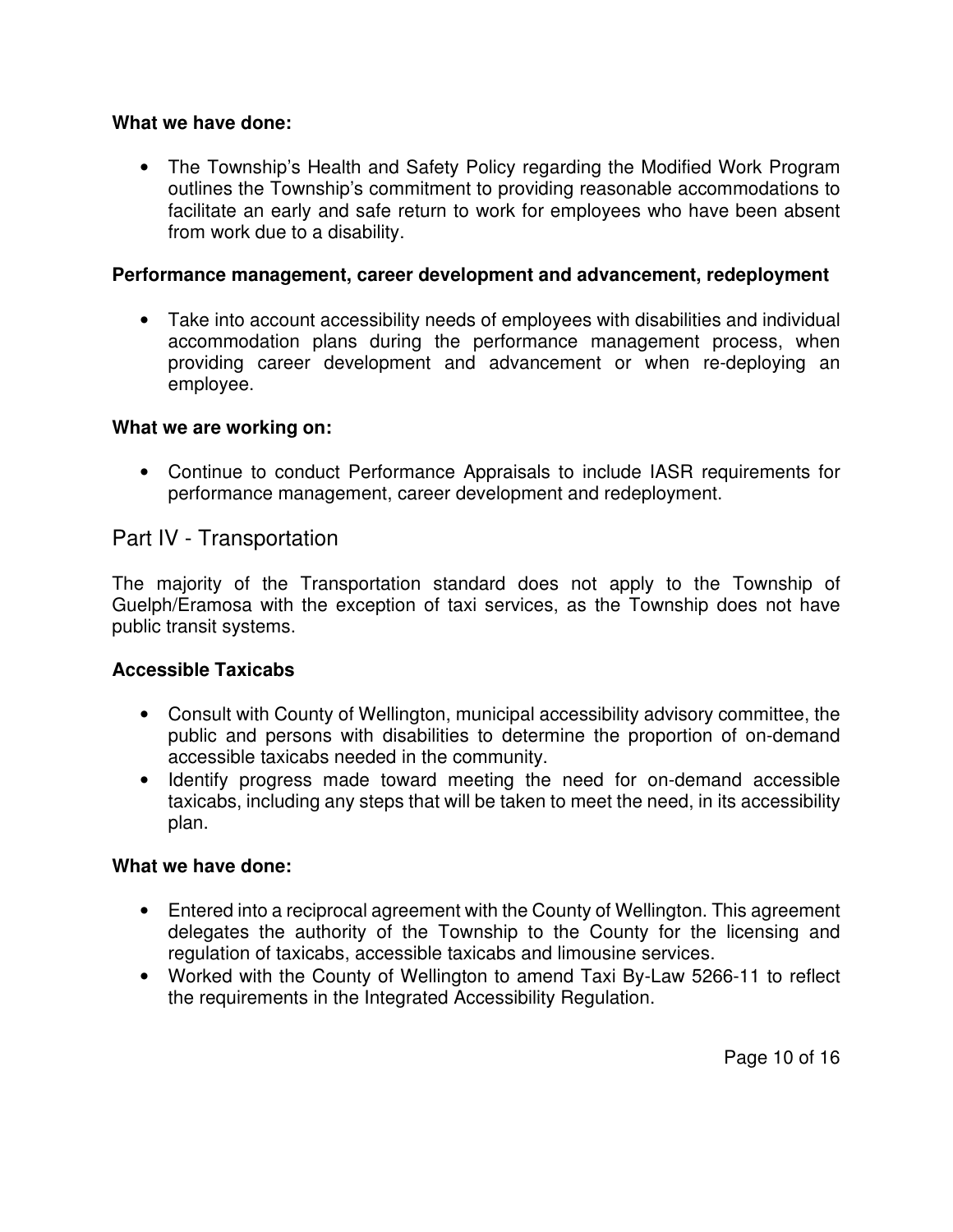#### **What we are working on:**

• Work with the Public Works & Engineering Department to understand opportunities and challenges with respect to winter and regular maintenance to determine how best to create a safe and accessible environment for all individuals including those with mobility challenges.

## Part IV.

1 - Design of Public Spaces

## **What we have done**:

- The Township of Guelph/Eramosa has adopted the County of Wellington Facility Accessibility Design Manual (FADM). The FADM is a manual that addresses accessibility requirements for the design and construction of new facilities, as well as the retrofit, alteration and addition to existing facilities. It incorporates the belief in universal design, which recognizes the broad diversity of people who use Township facilities. Currently, the FADM exceeds the Barrier-Free section of the Ontario Building Code.
- In 2021, the Township of Guelph/Eramosa participated in the Rick Hansen Foundation's Accessibility Audit. Five municipal facilities were audited including the Marden Community Centre, Rockmosa Community Centre, Royal Distributing Athletic Performance Centre, the Brucedale Municipal Office and the Older Adults Centre.
- Accessibility has been increased in several Township buildings and spaces, including:
	- 1. Rockwood Splash Pad 2008- Fully accessible play area for children
	- 2. Marden Park and Community Centre 2009 Fully accessible "Enabling Garden" created at rear of building
	- 3. Lloyd Dyer Park 2009 Accessible washroom upgrades
	- 4. Rockmosa Park 2010 Rubber surfacing for playground accessibility
	- 5. Royal Distributing Athletic Performance Centre 2010 Accessible features included within new construction
	- 6. Everton James Lynch Park 2010 Accessibility upgrades
	- 7. Rockwood Tennis Courts 2011 Resurfacing for better accessibility
	- 8. Rockmosa Community Centre 2012 Accessible washroom upgrades
	- 9. Rockwood Town Hall 2012 Installation of accessible doors
	- 10. Rockwood Cenotaph 2012 Accessibility upgrades to open space
	- 11. Municipal Administration Building 2012-2013 Accessibility upgrades for public and staff areas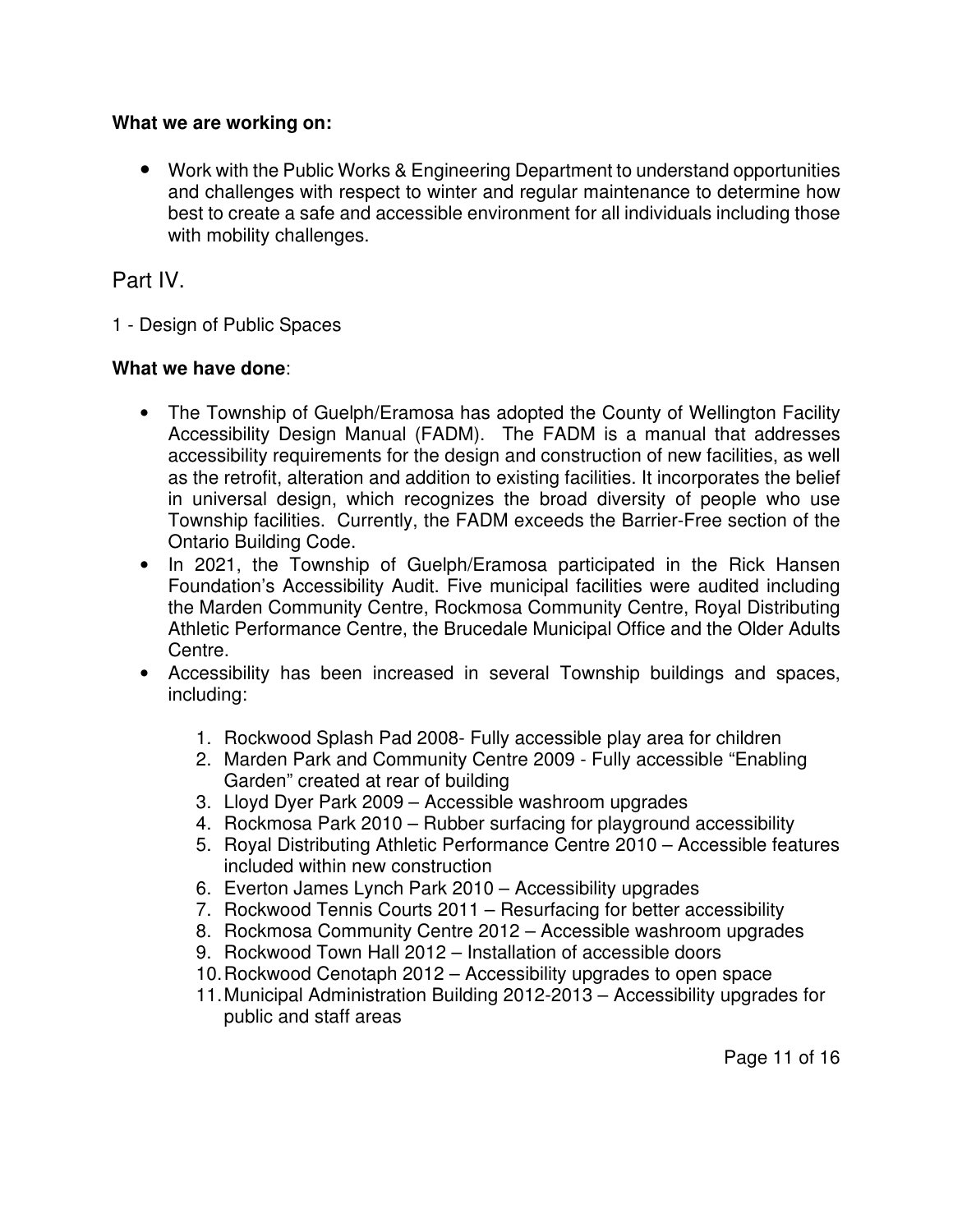- 12. David Masson Park and Eden Mills Park 2013 Accessible play features
- 13. Rockmosa Older Adult Centre 2014 Built to FADM standards.
- 14. Rockmosa Enabling Garden 2014- Full accessible garden built at the rear of the Rockwood Library and Older Adult Centre
- 15. Marden Park 2015 Fully accessible play structure installed.
- 16. Rockmosa Master Plan 2015-2016 Accessible features included within design of future park redevelopment.

#### **What we are working on:**

#### **Marden Community Centre:**

- Provide easy-to-read wayfinding signage to identify the Function Hall
- Reduce stepped threshold at rear entrance
- Change the door handle lever at the rear door to a lever style handle

## **Royal Distributing Athletic Performance Centre**

- Refresh the signage for the two accessible parking spaces
- Install a visual fire alarm inside washrooms
- Install an L shape grab bar at an accessible location inside accessible stalls
- Replace the turning door lock mechanism to sliding lock for doors inside accessible stalls
- Install a toilet paper dispenser to accessible height and distance from the toilet with open roll dispensers
- Install washroom and change room signage that is high contrast, includes Braille, tactile characters and utilizes the international symbol of accessibility
- Install a pull handle on the inside of the door for accessible stalls
- Provide wayfinding signage for the washrooms and change rooms
- Provide cane detection around the metal post in front of lockers on the groundfloor viewing area and under the stairs
- Adjust the opening force to manual override power door, force to be at 22N (5 lbf)
- Include a tactile warning at the top of stairs landings (internal stairs)
- Install an accessible height coat hook rail in the change room
- Provide clear evacuation signage for the mezzanine corridor
- Paint outdoor stair nosings with a high contrast colour

## **Rockwood Older Adult Centre**

- Paint external stair noising with contrast colour and apply splip resistant strip
- Slop and eliminate step from the threshold transition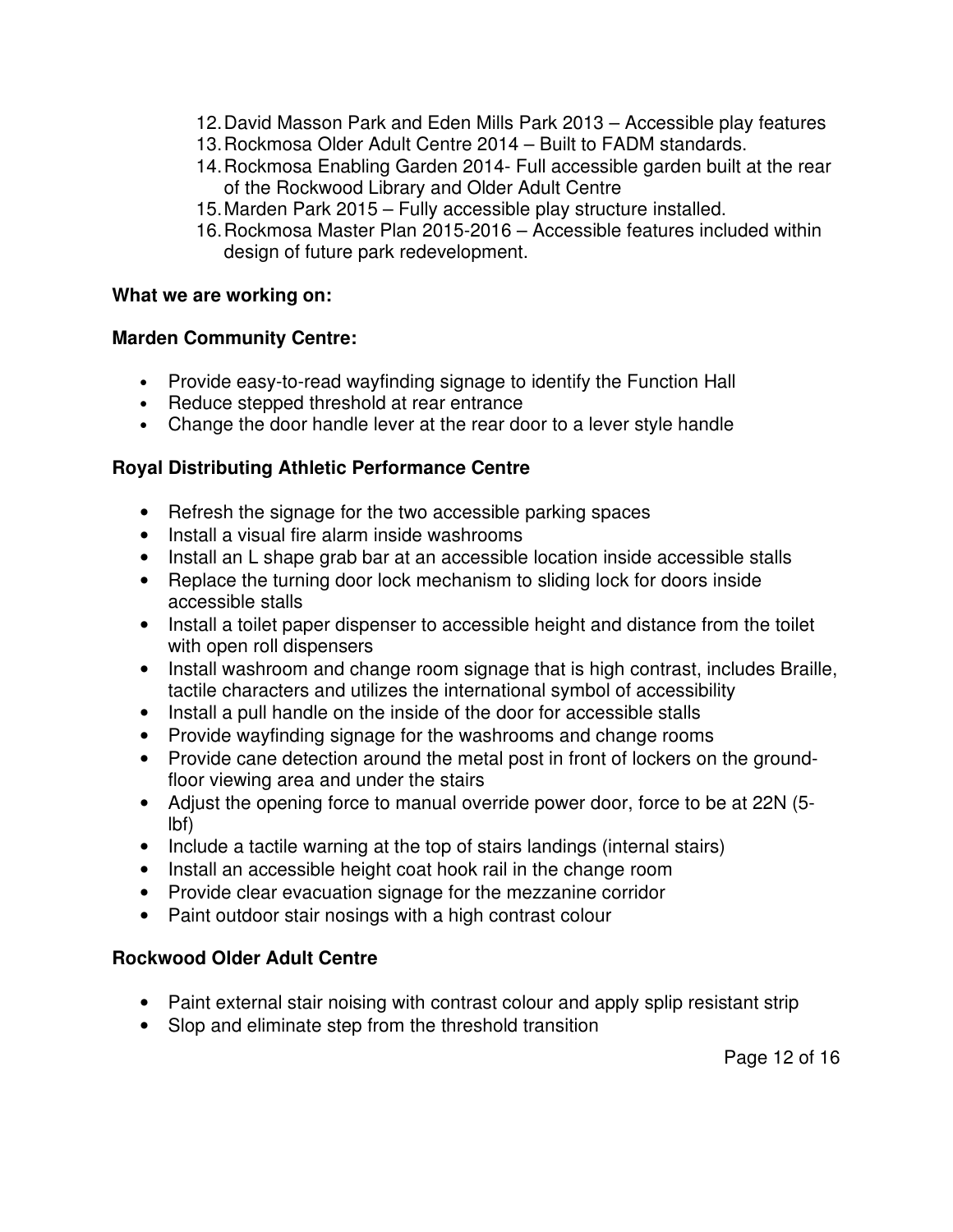- Pain exterior accessible door swing opening path with contrast colour
- Install wayfinding, overhead signage at the front entrance with blade signage to provide direction to Older Adult Centre (OAC), Library and Community Centre and accessible washrooms
- Install pipe insulation under woman's accessible washroom
- Lower soap dispenser and paper tower
- Install emergency call button inside women's accessible washroom
- Provide colour marker and sticker for glazed power door to outdoor garden
- Relocate emergency switch inside universal washroom closer to toilet
- Provide Power outlet near toilet
- Replace canister toilet paper holder to open paper roll and locate it closer to toilet
- Install visual fire alarm throughout facility
- Relocate fire extinguisher to be accessible
- Install audio and visual alarm inside toilets

## **Rockmosa Community Centre**

- Install tactile warming indicator on top of the stair at the entrance
- Install colour contrasted slip resistance strip at the stair nosing
- Paint door swing path marking on the floor at the front entrance door
- Improve threshold, make it sloped and beveled at the front entrance
- Relocate toilet paper dispenser closer to the toilet
- Move garbage bin away from paper towel to gain access to a soap dispenser
- Install International symbol on accessible washroom doors
- Install audio and visual (strobe lights) fire alarm inside accessible washrooms
- Install emergency call button inside universal washroom close to toilet
- Install divider panel between urinal
- Install missing plumbing protection
- Install International symbol sign on door of accessible stall
- Install sliding lock for accessible stall lock
- Install L-shape grab bar for man's accessible washroom
- Install visual (strobe lights) fire alarm for the facility
- Provide evacuation instructions and plan with large print and map at accessible height and location
- Install power outlet close to toilet inside accessible stalls for men and women washroom

Bruce Administration Office

• Assign additional accessible parking spots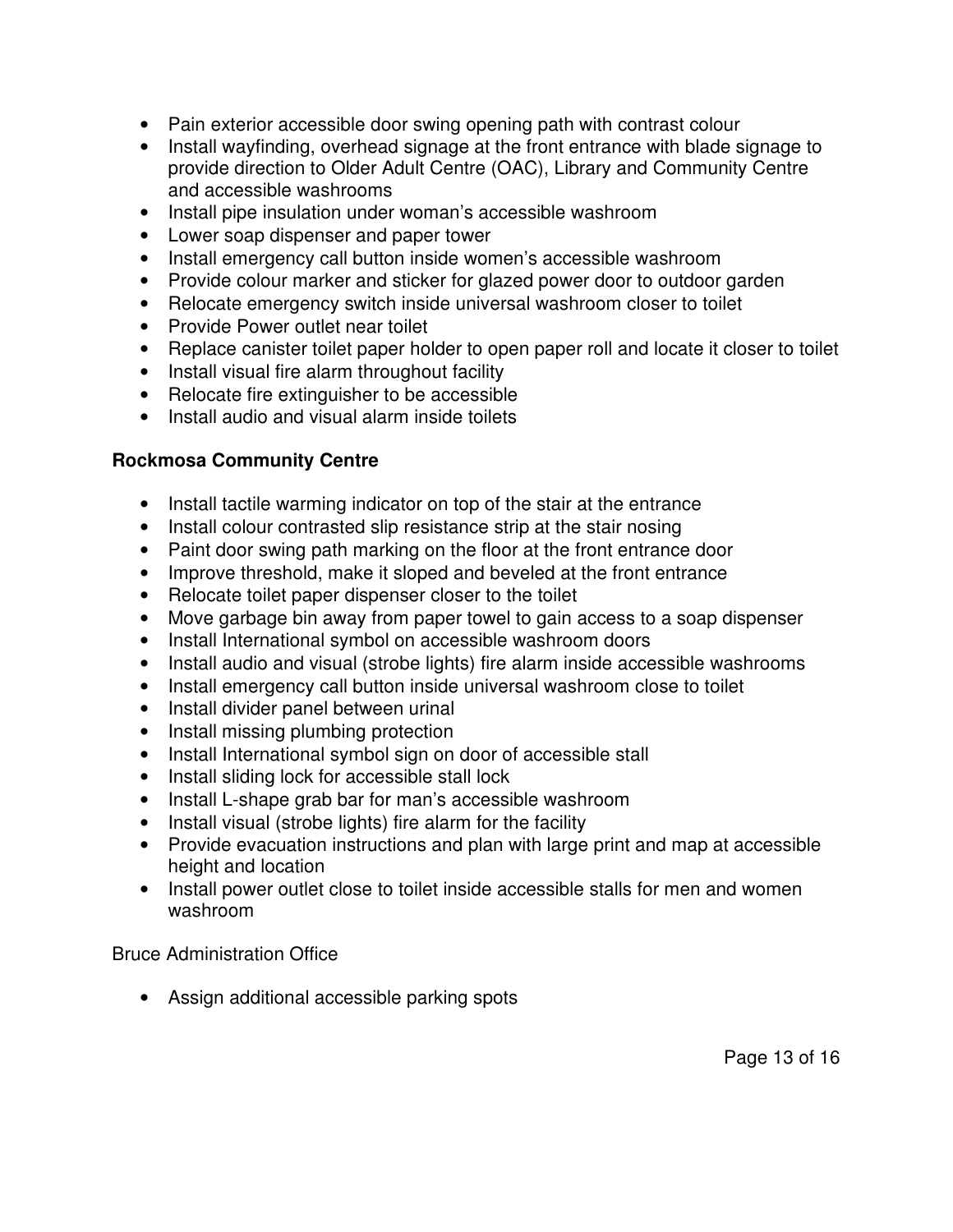- Provide painted pedestrian crossing from accessible parking space to access path to the facility
- Paint nosing of external stairs and provide tactile warming indicator for ramp and stair approach to traffic wat
- Paint basement support column with more visible colour contrast
- Add colour contrast label to glazed doors where missing
- Lower fire extinguisher to accessible where necessary
- Provide room signage for key facilities for identification
- Replace angle grab bar inside the accessible washroom to L-shape grab bar at an accessible height
- Replace canister toilet paper holder to open toilet paper roll at an accessible height close to the toilet
- Install pipe protection for accessible washroom where missing
- Provide signage for accessible washroom with braille and at an accessible height
- Install hand-held shower head for accessible shower room
- Provide shower accessories (soap and shampoo holders) inside shower area at an accessible height
- Lower paper towel mount inside the washroom
- Provide room signage for Council Chamber Room, Committee Room and room signage inside staff area to identify spaces and functions
- Install visual fire alarm (strobe lights) to all areas of the facility including washrooms, meeting rooms, and hallways
- Provide rear mirror inside elevator
- Signage for a large accessible washroom in the basement
- Install tactile warning indicator at the top of the stairs and colour contrast at the nosing of stairs
- Provide evacuation instructions with floor plan and large print at accessible height and locations

All renovation and construction projects moving forward will comply with the FADM where reasonable, special circumstances will be reviewed by the AAC.

# Part IV.2 - Customer Service Standards

The Accessibility Standard for Customer Service was the first standard to become law. The Customer Service Standard was placed under the IASR in 2016. The Township of Guelph/Eramosa is committed to making sure all customers receive accessible services in a timely manner. Members of the public will receive a fair customer service experience that meets their needs.

## **The Township will achieve this by:**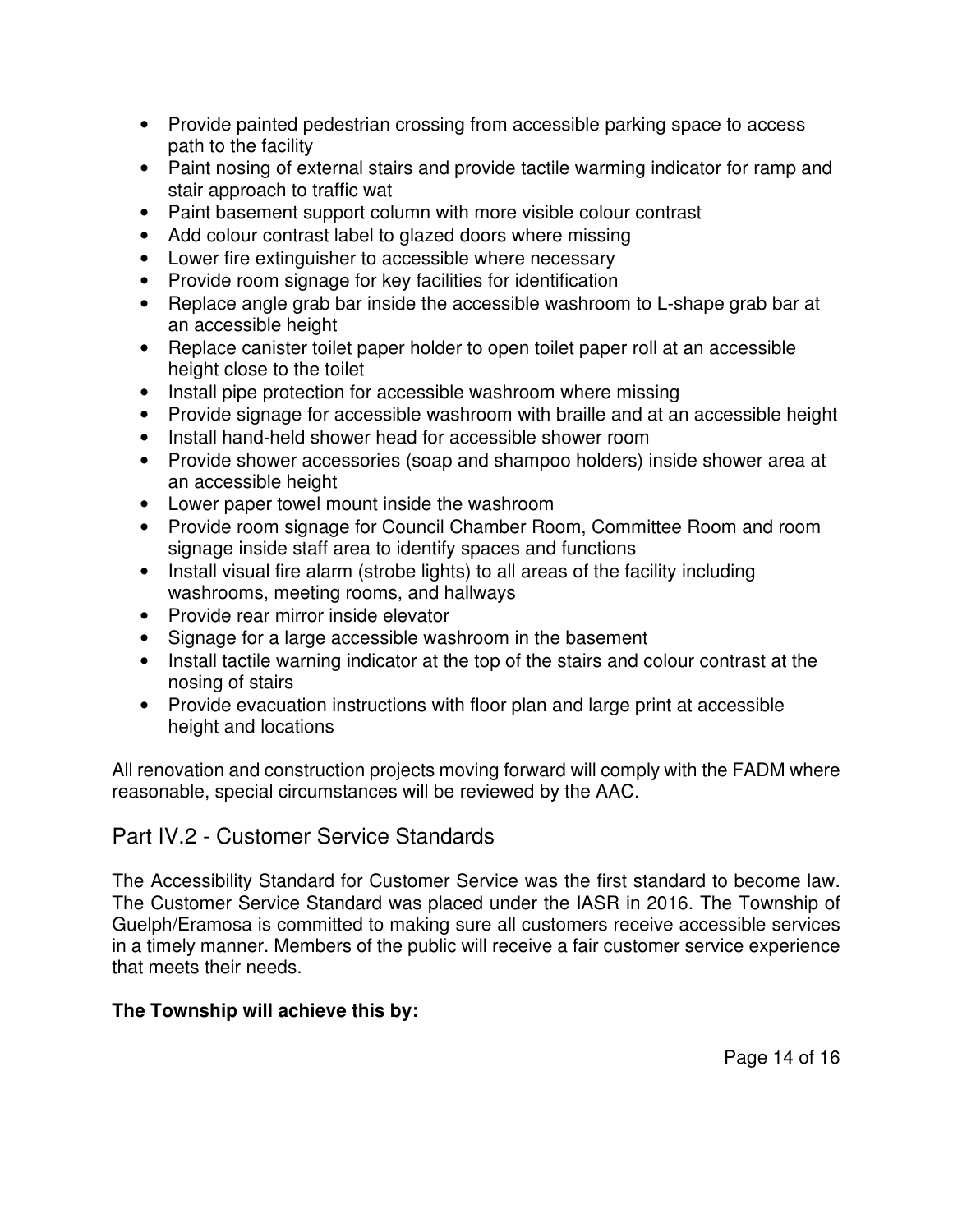- Reviewing and updating policies to make sure high quality, accessible service.
- Including accessibility requirements into staff training and orientation materials.
- Reviewing customer feedback and taking appropriate action.

#### **Develop accessible customer service policies**

• Develop and implement accessible customer service policies, procedures and practices.

#### **What we have done:**

- Accessible Communications Guidelines and policy implemented.
- Provide accessible customer service training

#### **Provide accessible customer service training to staff and volunteers.**

#### **What we have done:**

- Current employees were trained on Accessible Communications and Accessible Documents.
- New Hires are trained in Accessible Communications during the New Hire Orientation that is held quarterly.
- New hires are trained on the Customer Service Standard during New Hire Orientation.

#### **What we are working on:**

- Encourage more digital online services that are easily accessible and result in an improved customer experience.
- Work with various departments that provide programs to explore and identify more inclusive and diversified programming opportunities.

#### **Conclusion**

The Township recognizes that further steps need to be taken to help us become completely barrier-free. Therefore, the Multi-year Plan presented above reflects a commitment to engage in initiatives that will make the Township free of physical, attitudinal and social barriers by the year 2025.